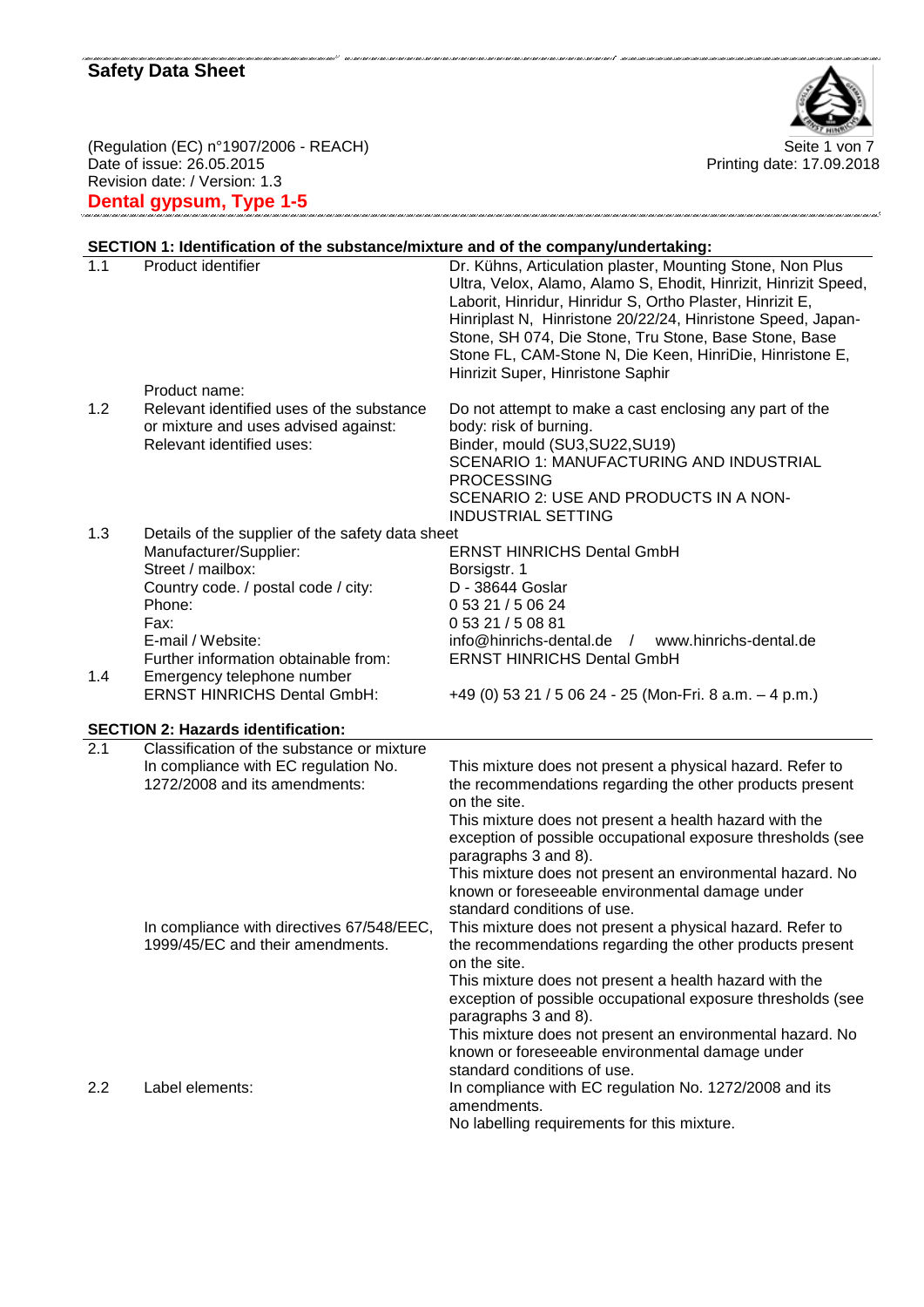

Printing date: 17.09.2018

(Regulation (EC) n°1907/2006 - REACH) Seite 2 von 7 Date of issue: 26.05.2015 Revision date: / Version: 1.3 **Dental gypsum, Type 1-5**

- ,<br>השני העור המונה מערכו של המונה המונה המונה המונה המונה המונה המונה המונה המונה המונה המונה המונה המונה המונה ה
- 

2.3 Other hazards: The mixture does not contain substances classified as 'Substances of Very High Concern' (SVHC) >= 0.1% published by the European CHemicals Agency (ECHA) under article 57 of REACH: http://echa.europa.eu/fr/candidate-list-table The mixture satisfies neither the PBT nor the vPvB criteria for mixtures in accordance with annexe XIII of the REACH regulations EC 1907/2006.

#### **SECTION 3: Composition/information on ingredients:**

equipment and emergency procedures:

3.2 Mixtures

| Composition:                                                                                                                                                                                                                                                                                                                                                                                                                                                          |           |            |             |                       |
|-----------------------------------------------------------------------------------------------------------------------------------------------------------------------------------------------------------------------------------------------------------------------------------------------------------------------------------------------------------------------------------------------------------------------------------------------------------------------|-----------|------------|-------------|-----------------------|
| <b>Identification</b>                                                                                                                                                                                                                                                                                                                                                                                                                                                 | (CE)      | 67/548/CEE | <b>Note</b> | %                     |
|                                                                                                                                                                                                                                                                                                                                                                                                                                                                       | 1272/2008 |            |             |                       |
| <b>INDEX: PLASTER 1</b>                                                                                                                                                                                                                                                                                                                                                                                                                                               |           |            | (1)         | $[1]$ 90 <= x % < 100 |
| CAS: 7778-18-9                                                                                                                                                                                                                                                                                                                                                                                                                                                        |           |            |             |                       |
| EC: 231-900-3                                                                                                                                                                                                                                                                                                                                                                                                                                                         |           |            |             |                       |
| REACH: 1-                                                                                                                                                                                                                                                                                                                                                                                                                                                             |           |            |             |                       |
| 2119444918-26-(0066)                                                                                                                                                                                                                                                                                                                                                                                                                                                  |           |            |             |                       |
| <b>SULFATE DE</b>                                                                                                                                                                                                                                                                                                                                                                                                                                                     |           |            |             |                       |
| CALCIUM CASO4 +                                                                                                                                                                                                                                                                                                                                                                                                                                                       |           |            |             |                       |
| 0,5H2O                                                                                                                                                                                                                                                                                                                                                                                                                                                                |           |            |             |                       |
| $\mathbf{r}$ . The contract of the contract of the contract of the contract of the contract of the contract of the contract of the contract of the contract of the contract of the contract of the contract of the contract of th<br>$\mathbf{r}$ , and the set of the set of the set of the set of the set of the set of the set of the set of the set of the set of the set of the set of the set of the set of the set of the set of the set of the set of the set |           |            |             |                       |

.<br>Tha chuir ann chuirean chuireann chuireann ann chuireann ann chuireann chuireann chuireann ann chuireann chui

[1] Substance for which maximum workplace exposure limits are available.

#### **SECTION 4: First aid measures:**

|     |                                                | As a general rule, in case of doubt or if symptoms persist,    |
|-----|------------------------------------------------|----------------------------------------------------------------|
|     |                                                | always call a doctor.                                          |
|     |                                                | NEVER induce swallowing by an unconscious person.              |
| 4.1 | Description of first aid measures:             |                                                                |
|     | In the event of splashes or contact with       | Wash thoroughly with water for 15 minutes holding the          |
|     | eyes:                                          | eyelids open.                                                  |
|     |                                                | If there is any redness, pain or visual impairment, consult an |
|     |                                                | ophthalmologist.                                               |
|     | In the event of splashes or contact with       | Wash with soap and water.                                      |
|     | skin:                                          |                                                                |
|     | In the event of swallowing:                    | Seek medical attention, showing the label.                     |
| 4.2 | Most important symptoms and effects,           | No specific symptoms or effects have been reported.            |
|     | both acute and delayed:                        |                                                                |
| 4.3 | Indication of any immediate medical            | None.                                                          |
|     | attention and special treatment needed:        |                                                                |
|     | <b>SECTION 5: Firefighting measures:</b>       |                                                                |
|     | Non-flammable.                                 |                                                                |
| 5.1 | Extinguishing media:                           |                                                                |
|     | Suitable extinguishing media:                  | Any means suitable for extinguishing surrounding fire.         |
|     | Unsuitable extinguishing media:                | None.                                                          |
| 5.2 | Special hazards arising from the               | None.                                                          |
|     | substance or mixture:                          |                                                                |
| 5.3 |                                                | Product itself does not burn.                                  |
|     | Advice for firefighters:                       |                                                                |
|     |                                                | Special protective equipment for fire-fighters: None.          |
|     | <b>SECTION 6: Accidental release measures:</b> |                                                                |
| 6.1 | Personal precautions, protective               | Consult the safety measures listed under headings 7 and 8.     |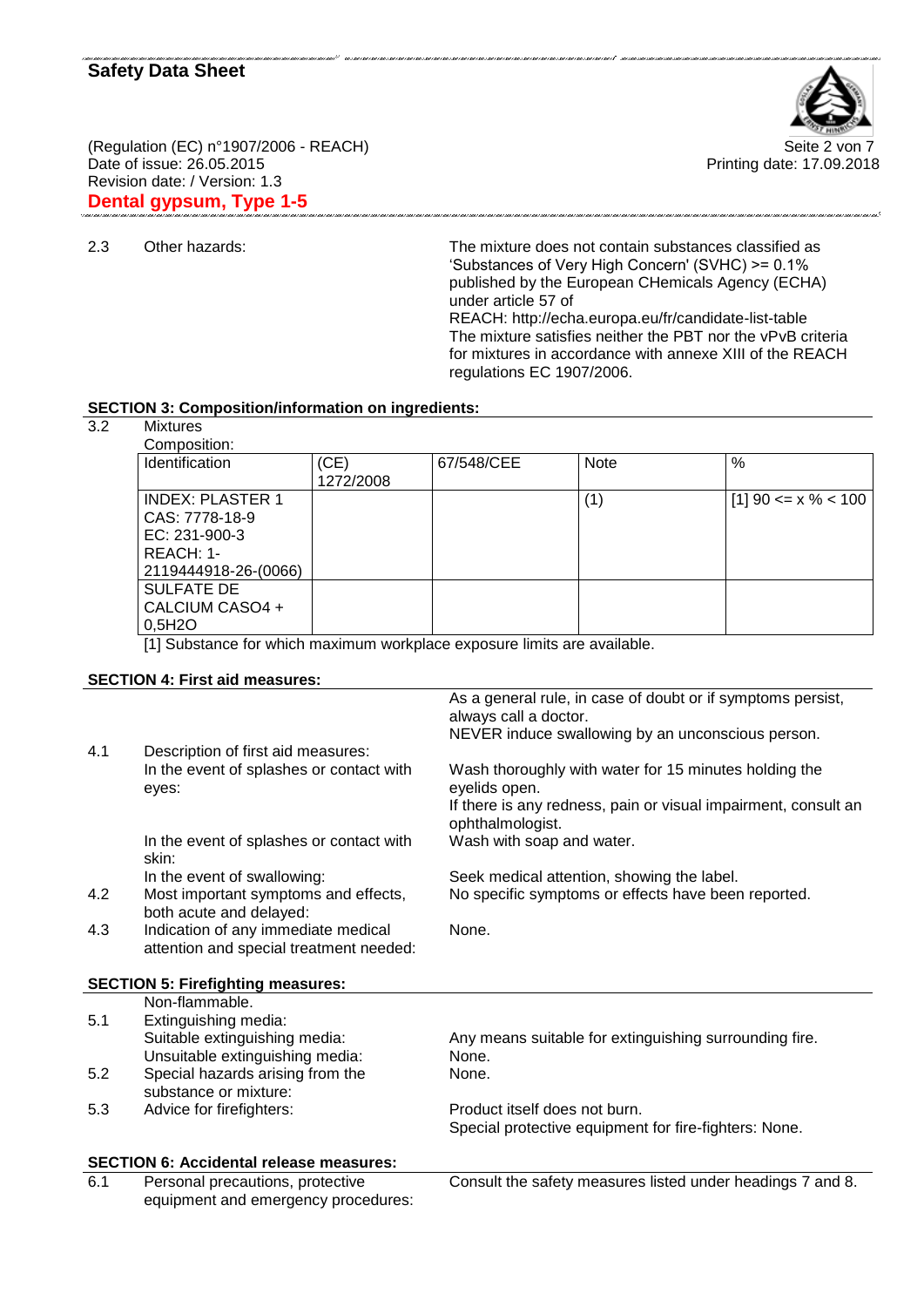

(Regulation (EC) n°1907/2006 - REACH) Seite 3 von 7 Date of issue: 26.05.2015 Revision date: / Version: 1.3

Printing date: 17.09.2018

|     | Revision date: / Version: 1.3<br>Dental gypsum, Type 1-5                                        |                                           |                                                           |           |         |
|-----|-------------------------------------------------------------------------------------------------|-------------------------------------------|-----------------------------------------------------------|-----------|---------|
|     | For first aid worker:                                                                           |                                           | First aid workers will be equipped with suitable personal |           |         |
|     |                                                                                                 |                                           | protective equipment (See section 8).                     |           |         |
| 6.2 | Environmental precautions:                                                                      |                                           | Prevent any material from entering drains or waterways.   |           |         |
| 6.3 | Methods and material for containment and                                                        |                                           | Retrieve the product by dry mechanical means              |           |         |
|     | cleaning up:                                                                                    |                                           | (brush/vacuuming): do not generate dust.                  |           |         |
| 6.4 | Reference to other sections:                                                                    | No data available.                        |                                                           |           |         |
|     | <b>SECTION 7: Handling and storage:</b>                                                         |                                           |                                                           |           |         |
| 7.1 | Precautions for safe handling:                                                                  | Do not generate dust.                     |                                                           |           |         |
|     | Fire prevention:                                                                                | N/A Product itself does not burn.         |                                                           |           |         |
|     | Recommended equipment and                                                                       |                                           | For personal protection, see section 8.                   |           |         |
|     | procedures:                                                                                     |                                           | Observe precautions stated on label and also industrial   |           |         |
|     |                                                                                                 | safety regulations.                       |                                                           |           |         |
|     | Prohibited equipment and procedures:                                                            | N/A                                       |                                                           |           |         |
| 7.2 | Conditions for safe storage, including any                                                      |                                           | Avoid the exposure to moisture                            |           |         |
|     | incompatibilities:                                                                              |                                           |                                                           |           |         |
|     | Packaging                                                                                       | Store in original packaging.              |                                                           |           |         |
| 7.3 | Specific end use(s):                                                                            | No data available.                        |                                                           |           |         |
|     | SECTION 8: Exposure controls/personal protection                                                |                                           |                                                           |           |         |
| 8.1 | Control parameters                                                                              |                                           |                                                           |           |         |
|     | Occupational exposure limits :                                                                  |                                           |                                                           |           |         |
|     | - ACGIH TLV (American Conference of Governmental Industrial Hygienists, Threshold Limit Values, |                                           |                                                           |           |         |
|     | $2010$ :                                                                                        |                                           |                                                           |           |         |
|     | <b>CAS TWA:</b><br>STEL:                                                                        | Ceiling:                                  | Definition:                                               | Criteria: |         |
|     | 7778-18-9<br>$10$ mg/m $3$                                                                      |                                           |                                                           |           |         |
|     | - Belgium (Order of 19/05/2009, 2010) :                                                         |                                           |                                                           |           |         |
|     | CAS TWA:<br>STEL:                                                                               | Ceiling:                                  | Definition:                                               | Criteria: |         |
|     | 7778-18-9<br>$10$ mg/m $3$                                                                      |                                           |                                                           |           |         |
|     | - France (INRS - ED984 : 2012):                                                                 |                                           |                                                           |           |         |
|     | CAS VME-ppm:<br>VME-mg/m3:                                                                      | VLE-ppm:                                  | VLE-mg/m3:                                                | Notes:    | TMP N°: |
|     | 7778-18-9                                                                                       | 10                                        |                                                           |           |         |
|     | Derived no effect level (DNEL) or derived minimum effect level (DMEL):                          |                                           |                                                           |           |         |
|     | SULFATE DE CALCIUM CASO4 + 0,5H2O (CAS: 7778-18-9)                                              |                                           |                                                           |           |         |
|     | Final use:                                                                                      | Workers.                                  |                                                           |           |         |
|     | Exposure method:                                                                                | Inhalation.                               |                                                           |           |         |
|     | Potential health effects:                                                                       | Short term systemic effects.              |                                                           |           |         |
|     | DNEL:                                                                                           | 5082 mg of substance/m3                   |                                                           |           |         |
|     | Final use:                                                                                      | Man exposed via the environment.          |                                                           |           |         |
|     | Exposure method:                                                                                | Ingestion.                                |                                                           |           |         |
|     | Potential health effects:                                                                       | Short term systemic effects.              |                                                           |           |         |
|     | DNEL:                                                                                           |                                           |                                                           |           |         |
|     |                                                                                                 | 11.4 mg/kg body weight/day                |                                                           |           |         |
|     | Exposure method:                                                                                | Ingestion.<br>Long term systemic effects. |                                                           |           |         |
|     | Potential health effects:<br>DNEL:                                                              |                                           |                                                           |           |         |
|     |                                                                                                 | 1.52 mg/kg body weight/day                |                                                           |           |         |
|     | Exposure method:                                                                                | Inhalation.                               |                                                           |           |         |
|     | Potential health effects:                                                                       | Short term systemic effects.              |                                                           |           |         |
|     | DNEL:                                                                                           | 3811 mg of substance/m3                   |                                                           |           |         |
|     | Exposure method:                                                                                | Inhalation.                               |                                                           |           |         |
|     | Potential health effects:                                                                       | Long term systemic effects.               |                                                           |           |         |
|     | DNEL:                                                                                           |                                           |                                                           |           |         |

m control on concentrate on control on control on control on control control control on control on control on control of any office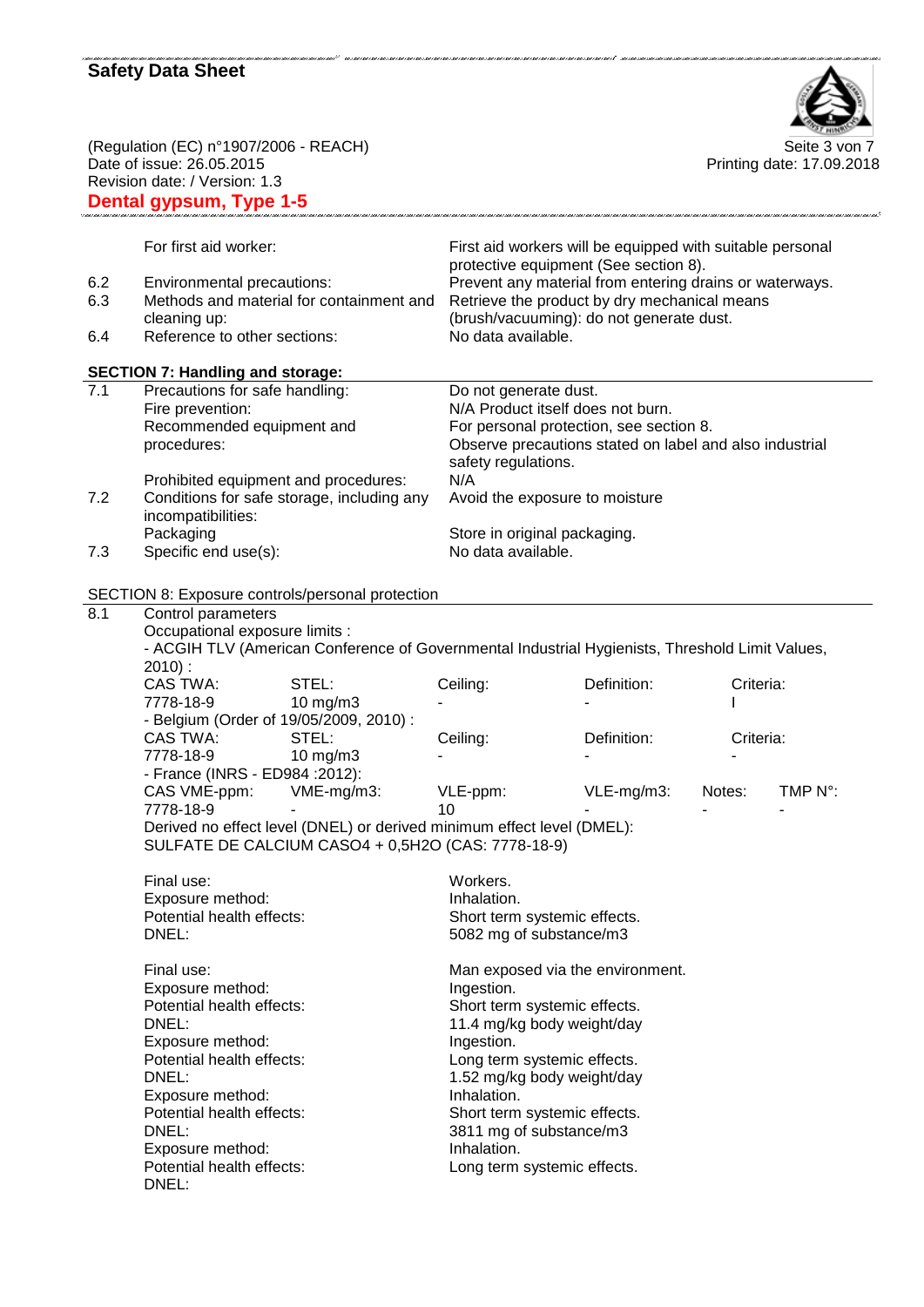

(Regulation (EC) n°1907/2006 - REACH) Seite 4 von 7 Date of issue: 26.05.2015 Revision date: / Version: 1.3 **Dental gypsum, Type 1-5**

Printing date: 17.09.2018

|     | Deniai gypsum, Type 1-5                                                                         |                                                                                                                 |  |
|-----|-------------------------------------------------------------------------------------------------|-----------------------------------------------------------------------------------------------------------------|--|
|     |                                                                                                 |                                                                                                                 |  |
|     | Predicted no effect concentration (PNEC):                                                       | SULFATE DE CALCIUM CASO4 + 0,5H2O (CAS: 7778-18-<br>9)                                                          |  |
|     | Environmental compartment:<br>PNEC:                                                             | Waste water treatment plant.<br>$100$ mg/l                                                                      |  |
| 8.2 | Exposure controls                                                                               |                                                                                                                 |  |
|     | Personal protection measures, such as personal protective equipment                             |                                                                                                                 |  |
|     | Pictogram(s) indicating the obligation of<br>wearing personal protective equipment<br>$(PPE)$ : | None                                                                                                            |  |
|     | Ensure that there is adequate ventilation, especially in confined areas.                        | Do not generate dust. Use personal protective equipment that is clean and has been properly maintained.         |  |
|     | Eye protection:                                                                                 | Avoid contact with eyes.<br>In case of splashing, wear protective goggles in accordance<br>with standard EN166. |  |
|     | Hand protection:                                                                                | Wear suitable protective gloves in the event of prolonged or<br>repeated skin contact.                          |  |
|     | Body protection:                                                                                | Work clothing.                                                                                                  |  |
|     | Respiratory protection:                                                                         | Avoid breathing dust.                                                                                           |  |
|     |                                                                                                 | Type of FFP mask:                                                                                               |  |
|     |                                                                                                 | Wear a disposable half-mask dust filter in accordance with<br>standard EN149.                                   |  |
|     | <b>SECTION 9: Physical and chemical properties:</b>                                             |                                                                                                                 |  |
| 9.1 | Information on basic physical and chemical properties:                                          |                                                                                                                 |  |
|     | General information:                                                                            |                                                                                                                 |  |
|     | Physical state:                                                                                 | Powder                                                                                                          |  |
|     | Important health, safety and environmental information                                          |                                                                                                                 |  |
|     | pH:                                                                                             | N/A, mixed with water 7-9                                                                                       |  |
|     | Boiling point                                                                                   | N/A                                                                                                             |  |
|     | Flash point (50°C):                                                                             | N/A                                                                                                             |  |
|     | Vapour pressure:<br>Density:                                                                    | N/A<br>600-1200.                                                                                                |  |
|     | Water solubility:                                                                               | Soluble. app. 2g/l                                                                                              |  |
|     |                                                                                                 |                                                                                                                 |  |

.<br>עם מעט אורי אורי מערכות המרכזיות בערכות המרכזיות בערכות בערכות המרכזיות בערכות בערכות בערכות בערכות המרכזיות ב

| 9.1  | information on basic physical and chemical properties:<br>General information: |                                  |                                                           |
|------|--------------------------------------------------------------------------------|----------------------------------|-----------------------------------------------------------|
|      | Physical state:                                                                | Powder                           |                                                           |
|      | Important health, safety and environmental information                         |                                  |                                                           |
|      | pH:                                                                            | N/A, mixed with water 7-9        |                                                           |
|      | Boiling point                                                                  | N/A                              |                                                           |
|      | Flash point (50°C):                                                            | N/A                              |                                                           |
|      | Vapour pressure:                                                               | N/A                              |                                                           |
|      | Density:                                                                       | 600-1200.                        |                                                           |
|      | Water solubility:                                                              | Soluble. app. 2g/l               |                                                           |
|      | Melting point/melting range:                                                   | N/A                              |                                                           |
|      | Self-ignition temperature:                                                     | no self ingnition/ not explosive |                                                           |
|      | Decomposition point/decomposition range :                                      |                                  |                                                           |
|      | in CaSO4 x $\frac{1}{2}$ H2O und H2O                                           | ca. $140^{\circ}$ C              | (ca. 413 K)                                               |
|      | in CaO und SO3                                                                 | ca. 1000°C                       | (ca. 1273 K)                                              |
| 9.2  | Other information:                                                             | No data available.               |                                                           |
|      |                                                                                |                                  |                                                           |
|      | <b>SECTION 10: Stability and reactivity:</b>                                   |                                  |                                                           |
| 10.1 | Reactivity:                                                                    | No data available.               |                                                           |
| 10.2 | Chemical stability:                                                            |                                  | This mixture is stable under the recommended handling and |
|      |                                                                                | storage conditions in section 7. |                                                           |
| 10.3 | Possibility of hazardous reactions:                                            |                                  | Mixing with an aqueous solution of sodium carbonate will  |
|      |                                                                                |                                  | result in the formation of carbon dioxide.                |
| 10.4 | Conditions to avoid:                                                           | Avoid:                           |                                                           |
|      |                                                                                | - formation of dusts             |                                                           |
| 10.5 | Incompatible materials:                                                        | None known.                      |                                                           |
| 10.6 | Hazardous decomposition products:                                              |                                  | Decomposition > 1000C°C : Sulfurtrioxide and Calciumoxide |
|      |                                                                                |                                  |                                                           |
|      | <b>SECTION 11: Toxicological information:</b>                                  |                                  |                                                           |
| 11.1 | Information on toxicological effects:                                          | No data available.               |                                                           |
|      | Acute toxicity:                                                                | Not classified                   |                                                           |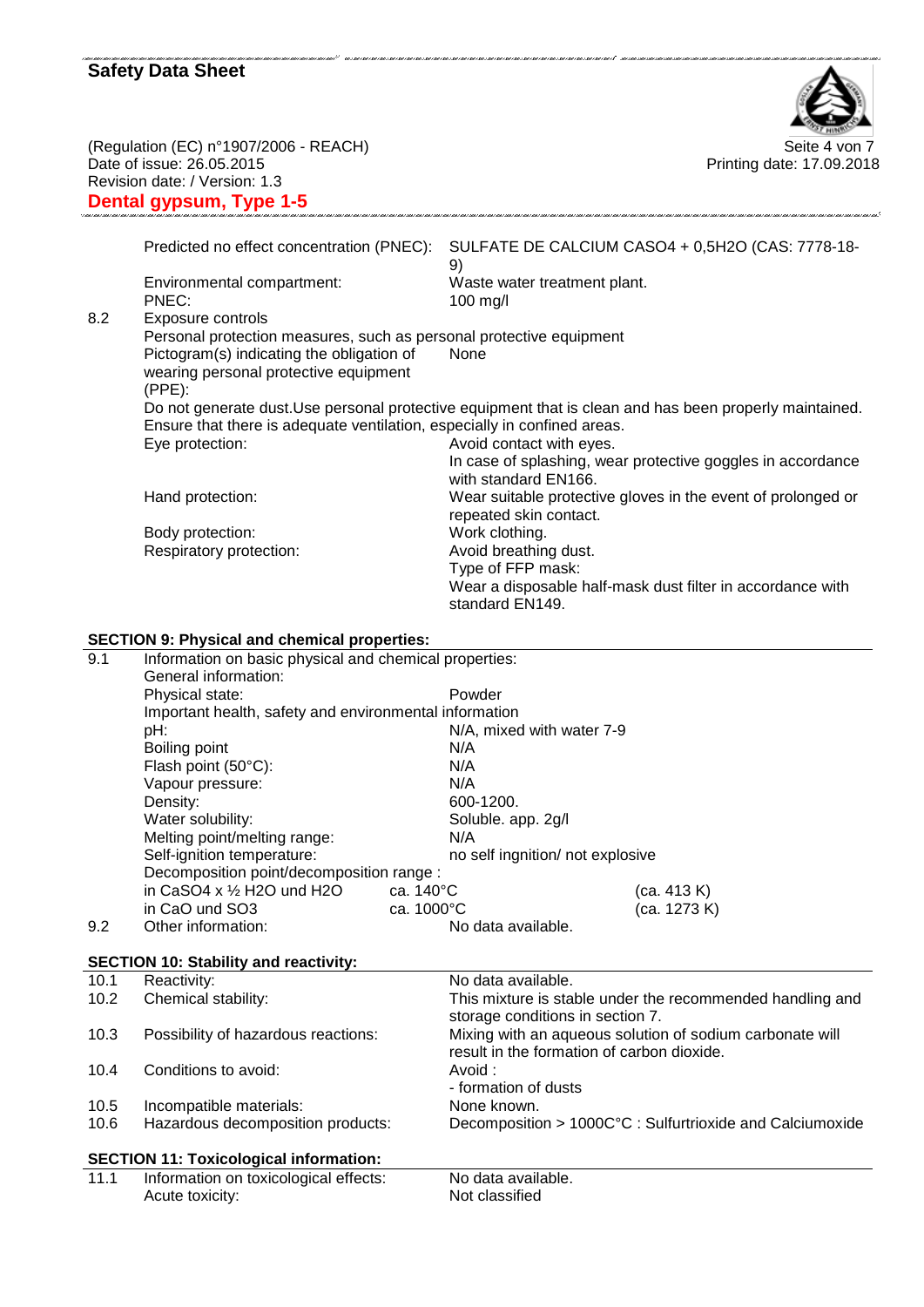

(Regulation (EC) n°1907/2006 - REACH) Seite 5 von 7 Date of issue: 26.05.2015 Revision date: / Version: 1.3 **Dental gypsum, Type 1-5**

Printing date: 17.09.2018

11.1.1 Substances Acute toxicity : SULFATE DE CALCIUM CASO4 + 0,5H2O (CAS: 7778-18-9) Oral route: LD50 > 1581 mg/kg Species : Rat OECD Guideline 420 (Acute Oral Toxicity Fixed Dose Method) Inhalation route: LC50 > 2.61 mg/l Species: Rat OECD Guideline 403 (Acute Inhalation Toxicity) Skin corrosion/skin irritation: SULFATE DE CALCIUM CASO4 + 0,5H2O (CAS: 7778-18-9) Corrosivity: No observed effect. Species: Rabbit OECD Guideline 404 (Acute Dermal Irritation / Corrosion) Species: Rabbit OECD Guideline 404 (Acute Dermal Irritation / Corrosion) Serious damage to eyes/eye irritation : SULFATE DE CALCIUM CASO4 + 0,5H2O (CAS: 7778-18-9) Species: Rabbit OECD Guideline 405 (Acute Eye Irritation / Corrosion) Species: Rabbit OECD Guideline 405 (Acute Eye Irritation / Corrosion) Species: Rabbit OECD Guideline 405 (Acute Eye Irritation / Corrosion) Species: Rabbit OECD Guideline 405 (Acute Eye Irritation / Corrosion) Respiratory or skin sensitisation: SULFATE DE CALCIUM CASO4 + 0,5H2O (CAS: 7778-18-9) Local lymph node stimulation test : Non-Sensitiser. Species: Guinea pig OECD Guideline 406 (Skin Sensitisation) Guinea Pig Maximisation Test (GMPT) : Non-sensitiser. Species: Guinea pig OECD Guideline 406 (Skin Sensitisation) Buehler Test: Non-sensitiser. Species: Guinea pig OECD Guideline 406 (Skin Sensitisation) Germ cell mutagenicity: SULFATE DE CALCIUM CASO4 + 0,5H2O (CAS: 7778-18-9) No mutagenic effect. Mutagenesis (in vivo): Negative. Species: Mouse OECD Guideline 474 (Mammalian Erythrocyte Micronucleus Test) Mutagenesis (in vitro): Negative. Carcinogenicity : SULFATE DE CALCIUM CASO4 + 0,5H2O (CAS: 7778-18-9) Carcinogenicity Test: Negative. No carcinogenic effect. Reproductive toxicant: SULFATE DE CALCIUM CASO4 + 0,5H2O (CAS: 7778-18-9) No toxic effect for reproduction Study on development : Species : Rat OECD Guideline 422 (Combined Repeated Dose Toxicity Study with the Reproduction / Developmental **Toxicity**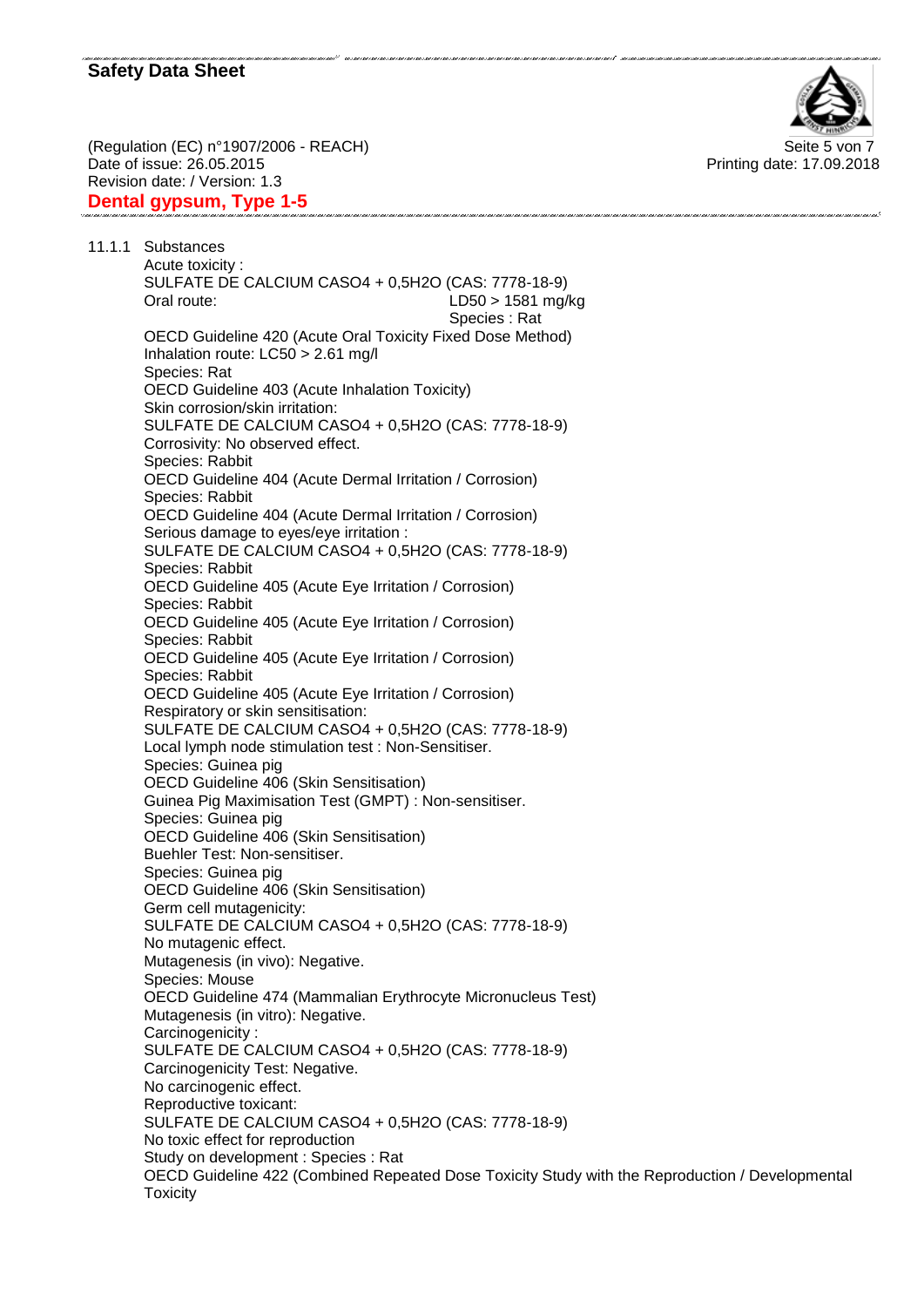

(Regulation (EC) n°1907/2006 - REACH) Seite 6 von 7 Date of issue: 26.05.2015 Revision date: / Version: 1.3 **Dental gypsum, Type 1-5**

Printing date: 17.09.2018

Screening Test) Mutagénèse (in vivo): Negative. 11.1.2 Mixture: No toxicological data available for the mixture

.<br>1997 - 1999 - 1999 - 1999 - 1999 - 1999 - 1999 - 1999 - 1999 - 1999 - 1999 - 1999 - 1999 - 1999 - 1999 - 199

.<br>נוער בעורך שום בעורך שום בעורך שום בעורך שום בעורך שום בעורך שום בעורך שום בעורך שום בעורך שובים מיום בעורך ש

# **SECTION 12: Ecological information:**

|        | 02011011 12. 20010910al IIII01111ation.                    |                                                                                                             |
|--------|------------------------------------------------------------|-------------------------------------------------------------------------------------------------------------|
|        | 12.1.1 Substances                                          |                                                                                                             |
|        | SULFATE DE CALCIUM CASO4 + 0,5H2O (CAS: 7778-18-9)         |                                                                                                             |
|        | Fish toxicity: LC50 > 79 mg/l                              |                                                                                                             |
|        | Species: Others                                            |                                                                                                             |
|        | DuraHon of exposure: 96 h                                  |                                                                                                             |
|        | OECD Guideline 203 (Fish, Acute Toxicity Test)             |                                                                                                             |
|        | Crustacean toxicity: EC50 > 79 mg/l                        |                                                                                                             |
|        | Species: Daphnia sp.                                       |                                                                                                             |
|        | DuraHon of exposure: 48 h                                  |                                                                                                             |
|        | OECD Guideline 202 (Daphnia sp. Acute Immobilisation Test) |                                                                                                             |
|        | Algae toxicity: ECr50 > 79 mg/l                            |                                                                                                             |
|        | Species: Selenastrum capricornutum                         |                                                                                                             |
|        | DuraHon of exposure: 72 h                                  |                                                                                                             |
|        | OECD Guideline 201 (Alga, Growth Inhibition Test)          |                                                                                                             |
| 12.1.2 | Mixtures:                                                  | No aquatic toxicity data available for the mixture.                                                         |
| 12.2   | Persistence and degradability                              |                                                                                                             |
| 12.2.1 | Substances                                                 |                                                                                                             |
|        | SULFATE DE CALCIUM CASO4 + 0,5H2O (CAS: 7778-18-9)         |                                                                                                             |
|        |                                                            | Biodegradability: no degradability data is available, the substance is considered as not degrading quickly. |
| 12.3   | Bioaccumulative potential:                                 | No data available.                                                                                          |
| 12.4   | Mobility in soil:                                          | No data available.                                                                                          |
| 12.5   | Results of PBT and vPvB assessment:                        | No data available.                                                                                          |
| 12.6   | Other adverse:                                             | No data available.                                                                                          |
|        | <b>SECTION 13: Disposal considerations:</b>                |                                                                                                             |
|        |                                                            | Proper waste management of the mixture and/or its container must be determined in accordance with           |
|        | Directive 2008/98/EC.                                      |                                                                                                             |
| 13.1   | Waste treatment methods                                    | Do not pour into drains or waterways.                                                                       |
|        |                                                            | Waste:                                                                                                      |
|        |                                                            | Waste management is carried out without endangering                                                         |
|        |                                                            | human health, without harming the environment and, in                                                       |
|        |                                                            | particular without risk to water, air, soil, plants or animals.                                             |
|        |                                                            | Recycle or dispose of waste in compliance with current                                                      |
|        |                                                            | legislation, preferably via a certified collector or company.                                               |
|        |                                                            | Do not contaminate the ground or water with waste, do not                                                   |

Soiled packaging: Empty container completely. Keep label(s)

#### **SECTION 14: Transport information:**

Exempt from transport classification and labelling. Transport product in compliance with provisions of the ADR for road, RID for rail, IMDG for sea and ICAO/IATA for air transport (ADR 2013 - IMDG 2012 - ICAO/IATA 2014)

dispose of waste into the environment.

#### **SECTION 15: Regulatory information:**

- 15.1 Safety, health and environmental regulations/legislation specific for the substance or mixture Classification and labelling information included in section 2: The following regulations have been used:
	- Directive 67/548/EEC and its adaptations